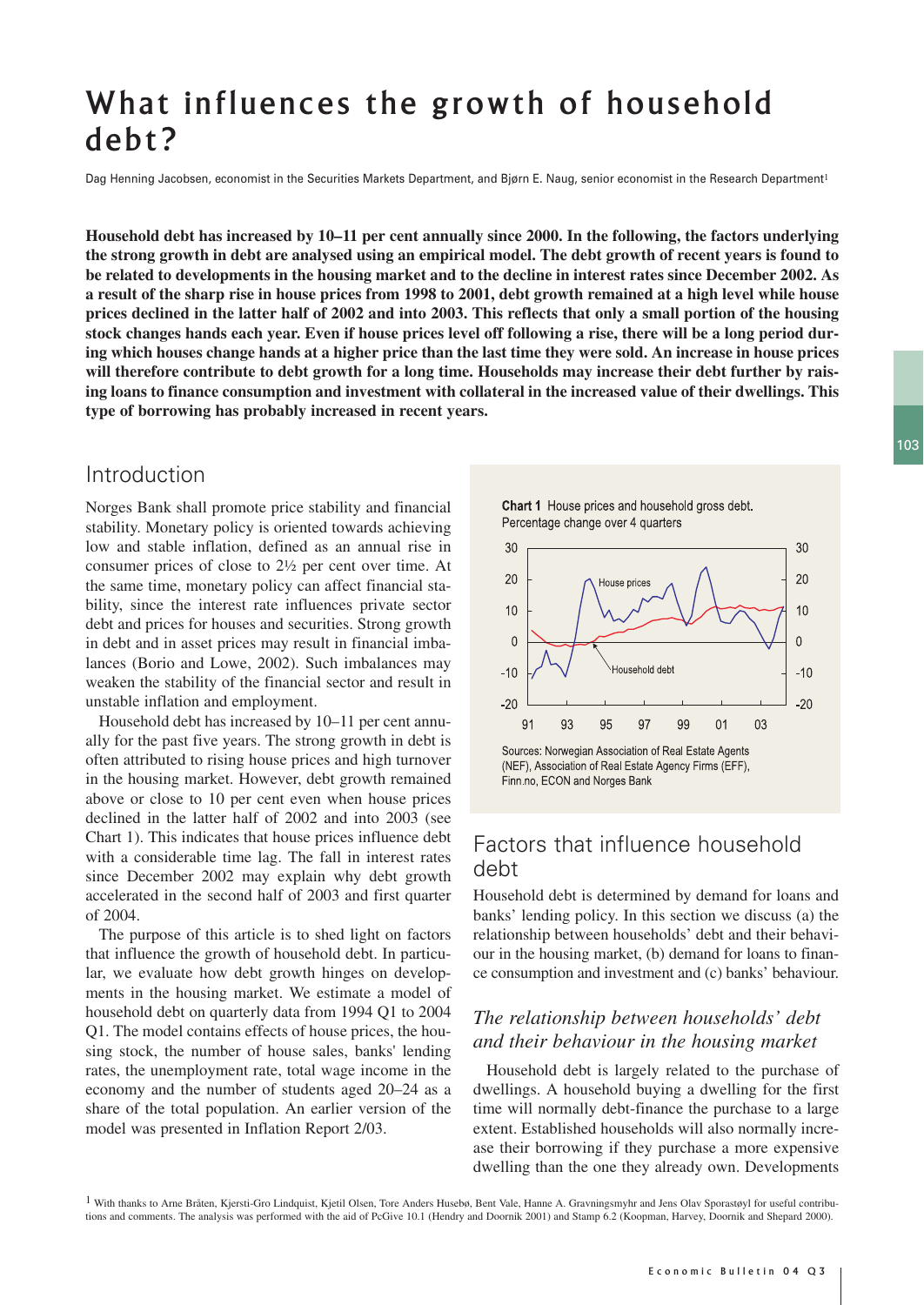in the housing market are therefore important for debt growth. Since different types of house sales have different effects on gross debt, it is useful to classify these sales. We distinguish between purchases of new homes, first-time purchases and last-time sales of resale homes, and sales of resale homes between households that are neither entering nor leaving the housing market.

#### *Purchase of new homes*

If a household raises a loan to buy a new home, it is reasonable to assume that households' total gross debt will increase correspondingly. This is because the seller is not normally another household that can use the sales sum to repay debt. For a given house price level, growth in the housing stock will therefore result in an increase in gross household debt. An increase in prices for new dwellings will further increase this debt.

### *First-time purchases and last-time sales of resale homes*

When a household enters the resale home market, another household will of necessity have to leave it. This household will free up resources. If the withdrawn equity is used for purposes other than repaying debt, total gross household debt will increase if the buyer debtfinances part of the purchase. If some of the withdrawn equity is used to repay debt, the total gross debt will increase if the increase in the buyer's debt is larger than the reduction in the seller's debt. A household that leaves the housing market will normally have entered the market a number of years previously. The residual housing loan will therefore normally be smaller than the loan of the first-time buyer. Hence total gross debt will increase when the house is sold.

What happens to debt if the price of resale homes rises? We consider a first-time buyer who entirely loanfinances the purchase of a resale home. If house prices increase, it will require a larger loan to buy the dwelling than the previous time it was sold. The price increase will therefore contribute to increasing the buyer's debt. The more house prices increase, the more resources a household that leaves the resale home market will free up. However, the household's debt is not affected by the fact that the dwelling has gained in value. The price increase will therefore result in an increase in the gross debt of households as a whole.

#### *Sales between households that neither enter nor leave the resale home market*

We consider a situation in which only resale homes are sold, and none of the households either enter or leave the resale home market. Some households wish to purchase a dwelling that is larger (and more expensive) than the one they own. In order for them to be able to do this, other households must want to buy a smaller (and less expensive) dwelling. We consider a situation with constant house prices. Households that purchase a more expensive dwelling, sell their old dwelling and finance the difference by means of a loan. Those buying a less expensive dwelling will free up resources. If the mortgage equity they withdraw is used in its entirety to repay debt, total gross debt will remain unchanged. However, debt will increase if part of the withdrawn equity is spent on consumption.

What happens to debt if house prices increase in this case? Assume that house prices increase by 10 per cent per square metre. If a given extra number of square metres are purchased, the price per dwelling will also increase by 10 per cent. The debt of those loan-financing some of the difference will increase accordingly. Those purchasing a smaller, less expensive dwelling, will free up more resources than before the price increase. Their debt will not be affected, however. The price increase will therefore result in higher gross debt for households as a whole. The less the freed up resources used to repay debt, the greater the increase in gross debt.

#### *The significance of house sales*

The examples above show that total debt may increase when houses change hands. This increase in debt will be reversed as the debt is repaid. However, assume that the rate of turnover increases permanently. Then there will always be more persons than previously who have recently taken up loans. Hence the debt level will increase, also in the long term. Adaptation to the new debt level will be relatively slow. Assume that originally 10 resale homes are sold each year, and that one household raises a loan in connection with each sale. Assume further that the number of sales increases to 20 resale homes per year. The number of households that have taken up housing loans in the last 5 years will then increase from 50 to 60 the first year, and from 60 to 70 the following year. After 5 years, 100 households will have taken up housing loans. This is the new "equilibrium" level.

The channels from house prices to debt described above are dependent on dwellings being sold. If turnover increases, the effect of a higher house price will be amplified. It is likely that higher house prices move in tandem with higher turnover: increased demand for dwellings will result in a rise in prices and higher turnover if the supply of resale homes depends positively on the price, which is a reasonable assumption. In periods of low demand and low prices many will wait to sell until prices pick up. Increased turnover may also result in increased borrowing to cover agents' fees, tax on legal documents, redecorating and the purchase of furniture and white goods.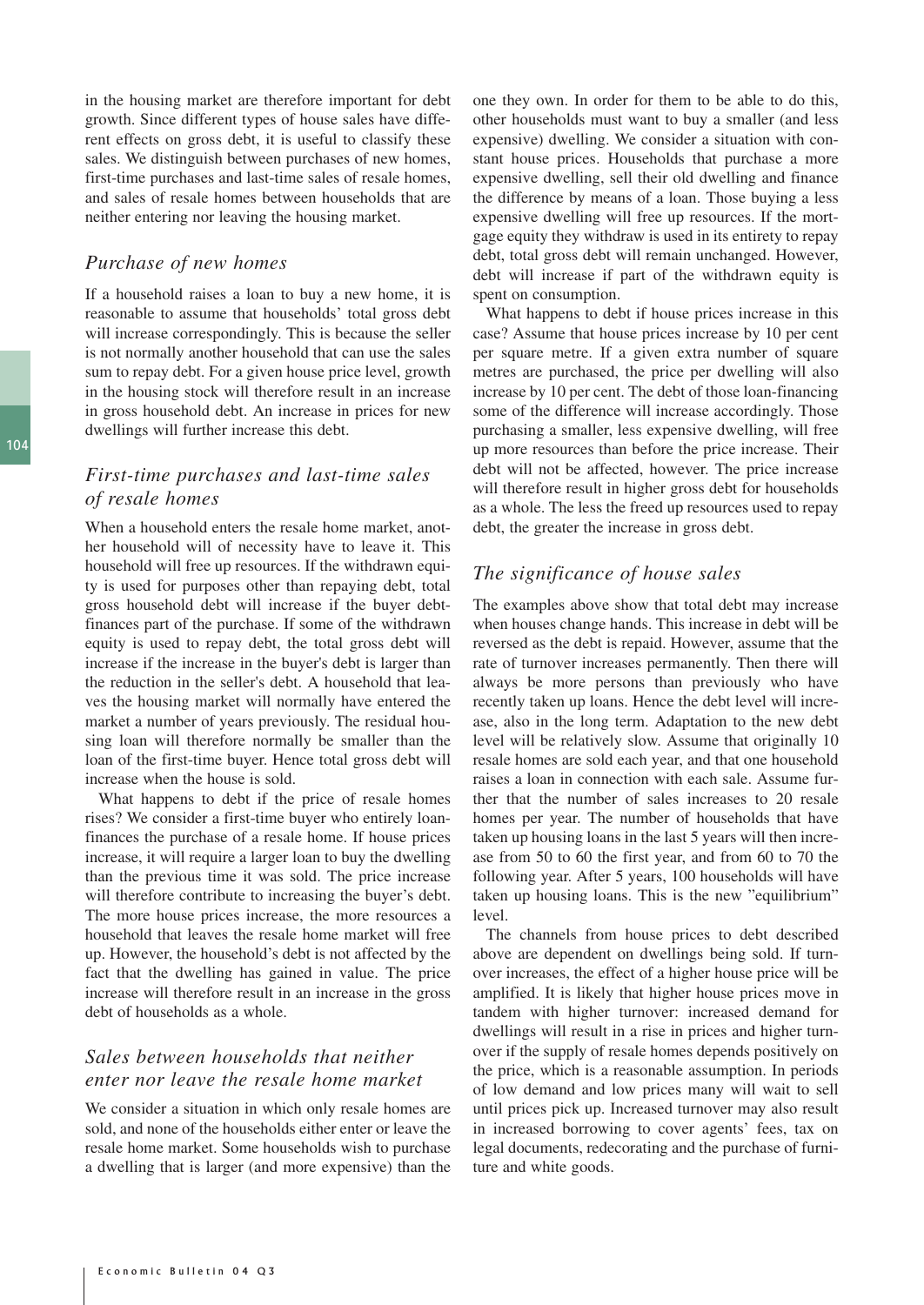## *Higher house prices will contribute to debt growth for a long time*

Now assume that house prices increase (sharply) and thereafter stabilise at a new level. Some houses are sold during the price rise, and household gross debt therefore increases through the channels described above. After a while prices will stabilise, but for a long time there will be houses that are sold for a higher price than the last time they changed hands. In principle, the rise in prices will contribute to debt growth until the entire housing stock has been sold at the new price level. About 4 per cent of the housing stock changed hands in 2001.2 If 4 per cent of the housing stock is sold each year, a price rise today could theoretically contribute to growth in debt for 25 years.

#### *Demand for loans to finance consumption and other investments*

Some households take up loans for redecorating and investment in financial assets, to purchase cars and other consumer durables and to purchase houses, cabins and apartments that are not used daily. This demand for loans depends largely on interest expenses, housing wealth, households' income and their assessment of their future capacity to pay off their debt.

Increased income and/or lower interest expenses enable households to service higher debt. Moreover, it will be relatively more attractive to borrow than to save if interest rates fall. Demand for loans will therefore increase. Households' assessment of their future capacity to pay is probably sensitive to changes in the labour market. Higher unemployment may lead to expectations of lower wage growth and greater uncertainty concerning future income. This will curb demand for loans.

A rise in house prices may result in increased demand for loans to fund consumption and other investments via a wealth effect and via a price effect.3 Higher house prices result in increased housing wealth. The expected final wealth (inheritance) will also increase if the price increase is expected to persist. Some households may wish to withdraw some of this gain in the form of increased consumption. They will then either reduce their financial wealth or increase their demand for loans. The price increase may also contribute to reducing the borrowing rate facing households (the price effect). This reflects that (i) housing loans are secured by collateral in the dwelling and (ii) other types of loan have weaker or no collateral – and therefore a higher interest rate. The collateral value of houses increases if banks or other providers of credit expect the price increase to persist. This will increase households' possibility of raising loans secured by collateral in their dwelling, at lower interest rates than rates on other loans. The higher collateral value may also result in a lower interest rate on housing loans.

Since house prices have fallen in periods during the last 20 years, a price increase will not necessarily be perceived as permanent. Banks and households will probably "wait and see" before making any change in their behaviour. This implies that debt is influenced with a time lag when house prices change.

Empirical studies have produced evidence that house prices affect private consumption in Norway.4 Persons of a mature age – with low residual housing loans – may have a particular tendency to raise loans to fund consumption and other investments with collateral in (increased) property values. The debt of mature age groups has increased substantially in recent years. Chart 2 indicates that the increase in debt is related to the preceding rise in house prices. The increase in debt may also reflect a shift in household preferences: it may have become more accepted to leave mortgaged dwellings to the next generation. The rise in house prices may have contributed to this by resulting in increased (expected) final wealth for mature households. The increase in housing wealth has reduced the need to save financial wealth for the next generation.

Most students take up student loans. In addition, persons with higher education normally take up higher housing loans than those without higher education (all else being equal). There is therefore reason to believe that gross debt will increase with the share of students in the population. An increase in the share of students will therefore contribute to debt growth for a long period. First, most student loans increase throughout the study period. Second, for a given total population, there will be more new students each year than was the case previously. As





Association of Real Estate Agency Firms (EFF), Finn no, ECON, **Statistics Norway and Norges Bank** 

<sup>&</sup>lt;sup>2</sup> The estimate is based on the sales figures used below and data on the number of occupied homes from the 2001 population and housing census.

<sup>3</sup> The significance of these relationships has been discussed extensively in recent years. See for example Debelle (2004) and articles in *The Economist*.

<sup>4</sup> See Brodin and Nymoen (1992), Eika and Nymoen (1992), Harildstad and Nymoen (1993), Brubakk (1994), Frøiland (1999), Eitrheim, Jansen and Nymoen (2002), Boug, Dyvi, Johansen and Naug (2002, Chapter 5.3) and Erlandsen (2003).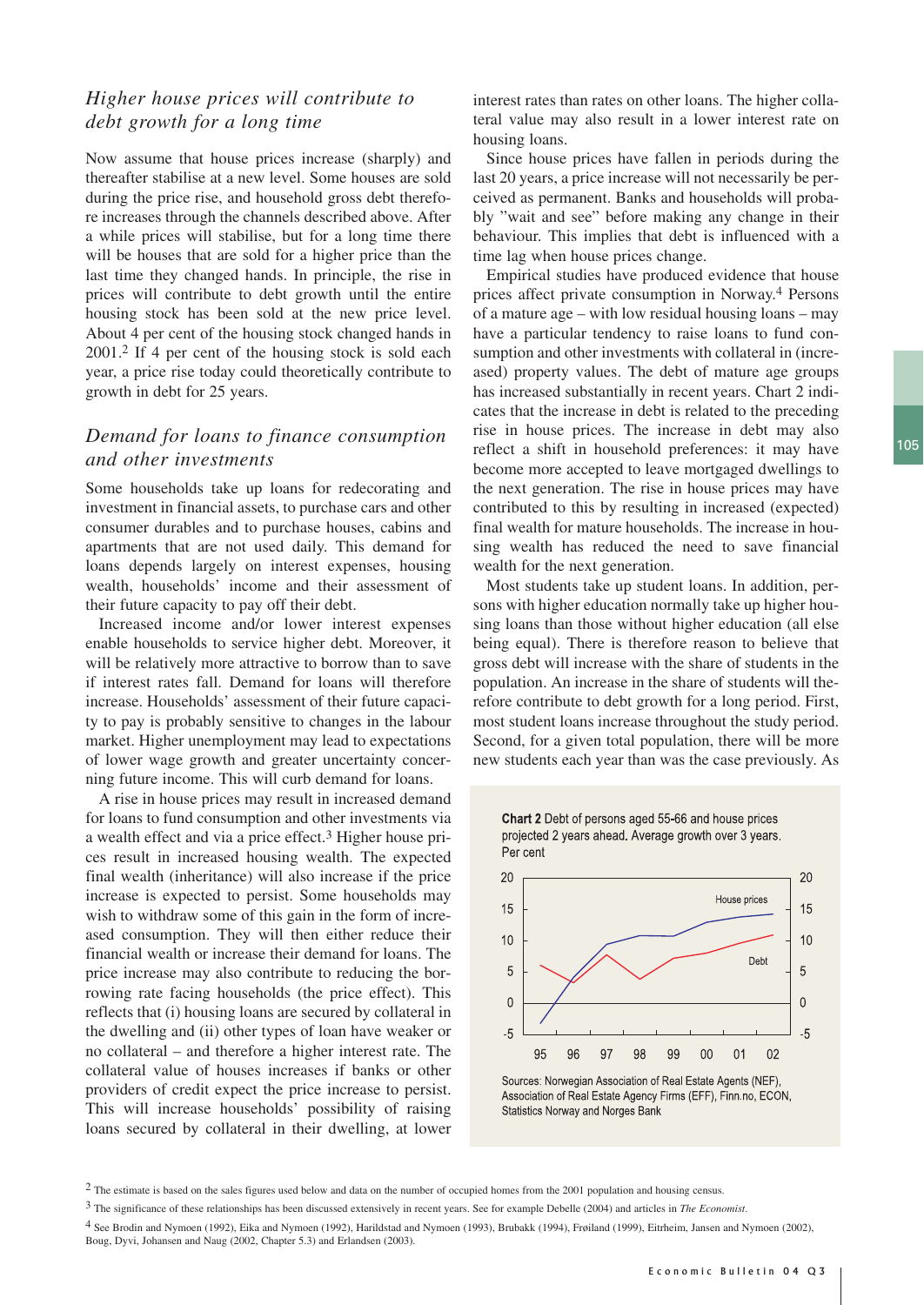a result, the share of persons with higher education (and student loans) will increase over a period of years. The contribution to debt growth will taper off when this share stabilises (cf. similar reasoning in the section about changed sales above).

#### *Banks' behaviour*

Households raise a large proportion of their debt in private banks. Banks' lending policy may therefore be important to debt growth. This policy depends on banks' profitability, on customers' (expected) capacity to pay and on the value of their collateral.5 Banks may become more reluctant to extend loans if their profitability deteriorates, if the value of the collateral decreases or if customers (are expected to) become less able to pay off their debt. Some customers may then be rationed or be offered such poor borrowing terms that they do not wish to take up loans (any longer). The supply of loans will therefore depend positively on households' housing wealth and income, including interest income and expenses. As noted above, increased unemployment will give rise to expectations of lower wage growth and increased uncertainty about households' future payment capacity. This will probably reduce the supply of credit to households.6 A rise in defaults by both enterprises and households may also cause banks to be more cautious about extending loans to households.

This discussion indicates that the supply of credit will have an independent effect on the demand for dwellings. If this is the case, house prices and household debt should in principle be modelled simultaneously. However, we do not find significant effects of household debt in the house price model presented in Financial Stability 1/04;7 banks' behaviour is captured by other variables in the model (house price, interest rate, unemployment, housing stock and wage income). The debt equation below is therefore estimated using the method of ordinary least squares. We test for effects of defaults, however.

## A model of household debt

We model households' domestic gross debt as measured by the C2 credit indicator. This debt consists of loans from domestic banks, mortgage companies, finance companies, government lending institutions, life and non-life insurance companies, private and municipal pension funds, the Government Public Service Pension Fund and Norges Bank. Household bond and short-term paper debt raised in the domestic market is also included. The C2 figures for household debt extend back to December 1995. We have extended the time series backwards with growth rates for household gross debt as measured in the RIMINI database (RIMINI is a macroeconomic model developed in Norges Bank). This debt consists of tax debt, foreign debt, debt to non-financial enterprises and debt included in C2 less bond and shortterm paper debt.

We started with a flexible dynamic model that contained effects of house prices, the housing stock, the number of house sales, banks' lending rate after tax8, the unemployment rate, total wage income<sup>9</sup> in the economy, the number of defaulted loans (for both households and the public in general) and the number of students aged 20–24 as a share of the total population. In addition we included a stochastic trend<sup>10</sup> to capture effects of changed preferences among mature age groups in the estimation period. We then simplified the general model by placing restrictions on the coefficients that were not rejected by the data and that simplified the interpretation of the dynamics.

The number of defaulted loans has a significant negative effect if we start the estimation in the second quarter of 1993 or earlier (we have default figures for the period 1990 Q3 to 2003 Q4). If we instead start the estimation in 1994 Q1 or later, the default variables have an insignificant positive effect. These results indicate that (i) substantial defaulting, among both enterprises and households, contributed to banks' limiting credit growth in the period immediately after the banking crisis at the beginning of the 1990s and (ii) developments in defaulting have not had any major effect on debt growth since 1993, even though the number of defaulted loans has increased in recent years. We therefore choose to start the estimation in 1994 Q1.11

We simplified the trend to a constant without the fit being significantly weakened. In other words, we did not find significant effects due to changed preferences (in the estimation period) beyond those that are captured by variables in the model.12 The rise in house prices may have changed the preferences of households of mature age in recent years (see section 2).

The preferred model is specified in a separate box.

<sup>12</sup> The same conclusion is reached if we test for such effects using dummy variables.

Economic Bulletin 04 Q3

<sup>5</sup> See Stiglitz (1992, sections 6.2–6.3) for a theoretical discussion.

<sup>6</sup> Frøyland and Larsen (2002) estimate a model for banks' losses on loans to households. They find that losses increase with debt, the interest rate level and the unemployment rate; increased income and housing wealth result in lower losses.

<sup>7</sup> The model has been estimated on data from 1990 Q2 to 2004 Q1. Household debt has a significant effect in models of Norwegian house prices that are estimated using data from the 1980s and 1990s (see Eitrheim (1993) and Boug et al. (2002, Chapter 5.5)).

<sup>8</sup> We also tried to include various measures of the real after-tax interest rate. Equations with constant inflation expectations fitted best. We are therefore omitting inflation expectations from the model (the effects of constant inflation expectations are captured by the intercept).

<sup>9</sup> Tax-motivated fluctuations in share dividends have had a major effect on the measured developments in household income in recent years. We therefore choose to use wage income instead of disposable income as an explanatory variable.

 $10$  A stochastic trend is more flexible than a linear (deterministic) trend, and can capture effects of excluded fluctuating variables. The formulation is described in Koopman et al. (2000).

<sup>11</sup> We could instead have estimated a model in which the parameters vary from one "regime" to the next. Aron and Muellbauer (2000) estimate such a model for debt growth in South African households.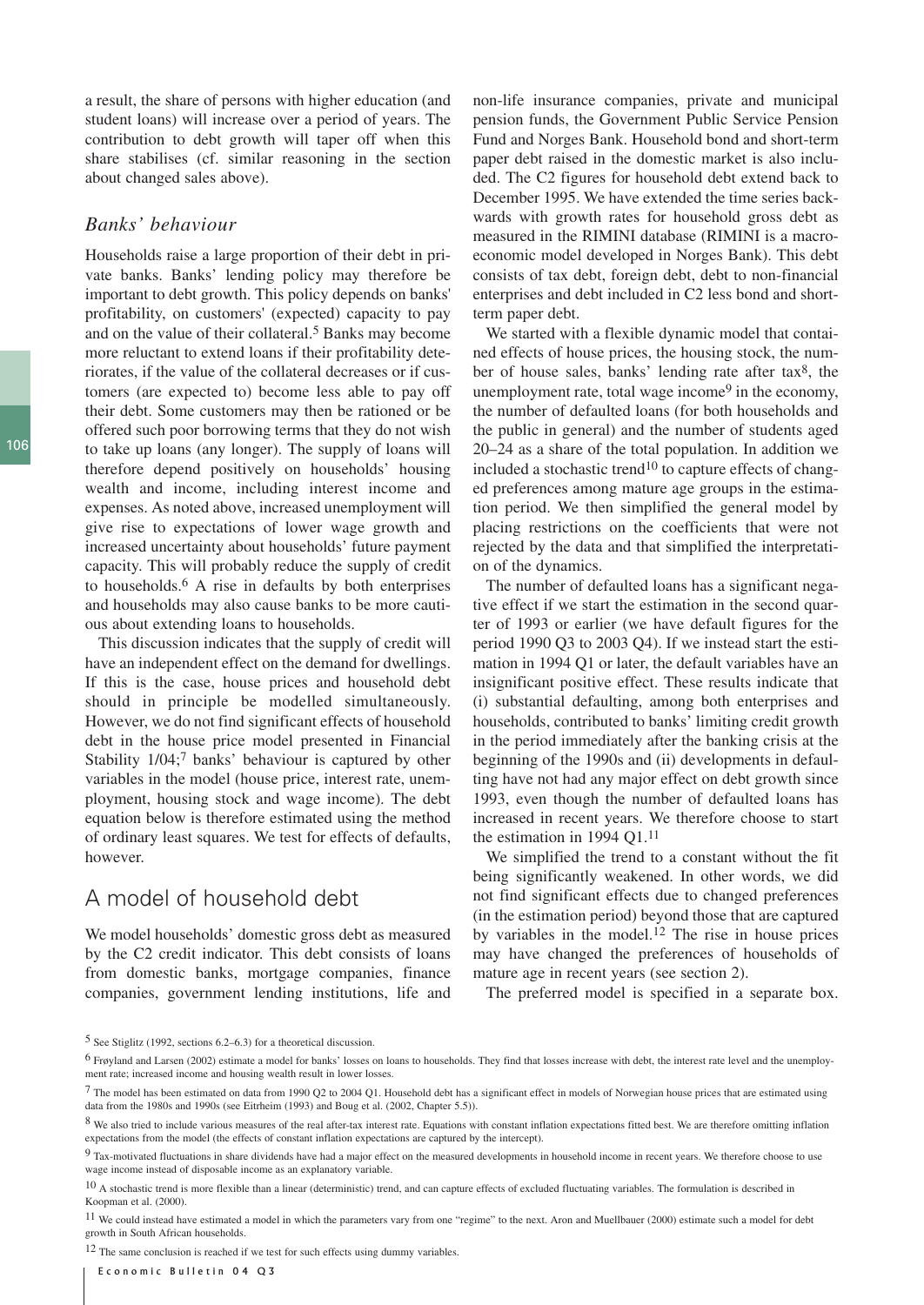# A model of household debt

$$
\Delta debt_t = 1.00 \Delta housingstock_t - 0.29 \Delta (debt - housingstock)_{t-1} - 0.29 \Delta INTEREST_t
$$
\n
$$
^{(2.64)}_{(2.64)}
$$
\n(5.24)

+ 0.02 ∆*turnover*<sub>t-2</sub> + 0.01 ( $\Delta_4$ *income*<sub>t</sub> +  $\Delta$ *houseprice*<sub>t</sub>) – 0.03 ∆*unemployment*<sub>t</sub>  $(3.01)$   $(1.52)$   $(3.89)$ 

– 0.07 [*debt – houseprice – housingstock* + 1.70 *INTEREST* – 0.17 *turnover* – 0.64 *studentshare*]*t-1*  $(7.41)$  (3.16) (1.36) (4.95)

Estimation period: 1994 Q1 – 2004 Q1.  $\sigma = 0.0019$ ,  $DW = 2.20$ . Estimation method: Ordinary least squares Absolute *t* values are given in brackets under the estimates.  $\Delta$  is a difference operator:  $\Delta X_t = (X_t - X_{t-1}), \ \Delta A_t X_t = (X_t - X_{t-4})$ 

The variables and test statistics are defined as (small letters indicate that variables are measured on a logarithmic scale):

| debt            |     | = Households' domestic gross debt (Source: Norges Bank, NB)                      |
|-----------------|-----|----------------------------------------------------------------------------------|
| housingstock    |     | = Value of housing stock measured at constant prices (Source: Statistics         |
|                 |     | Norway, SN)                                                                      |
| <b>INTEREST</b> |     | = Banks' average lending rate. (Source: NB)                                      |
| turnover        |     | = Number of house sales (Sources: SN and Norwegian Federation of                 |
|                 |     | Cooperative Housing Associations)                                                |
| income          |     | = Total wage income in the economy. Depends on the wage level and                |
|                 |     | employment (Source: SN)                                                          |
| houseprice      |     | $=$ Price index for resale homes (price per m <sup>2</sup> ) (Sources: NEF, EFF, |
|                 |     | FINN.no, ECON and NB)                                                            |
| unemployment    |     | = Unemployment rate (Source: The Directorate of Labour)                          |
| studentshare    |     | $=$ No. of students aged 20–24 years as a share of the population. Average       |
|                 |     | for 5 quarters (Source: SN)                                                      |
| $\sigma$        |     | = Standard deviation of regression residuals                                     |
| DW              | $=$ | Durbin Watson test statistic                                                     |

The expression in brackets measures the deviation between debt in the previous quarter and an estimated long-term relationship between debt, house prices, the housing stock, banks' lending rates, house sales and the share of students. The model also contains an intercept and effects of seasonal variation. It has stable coefficients and passes standard tests for autocorrelation, normality and heteroscedasticity. Debt, the interest rate and the housing stock are measured at the end of each quarter. The other variables are measured as a quarterly average. The values of *INTEREST* and *income* for 2004 Q1 are based on estimates from *Inflation Report* 1/04.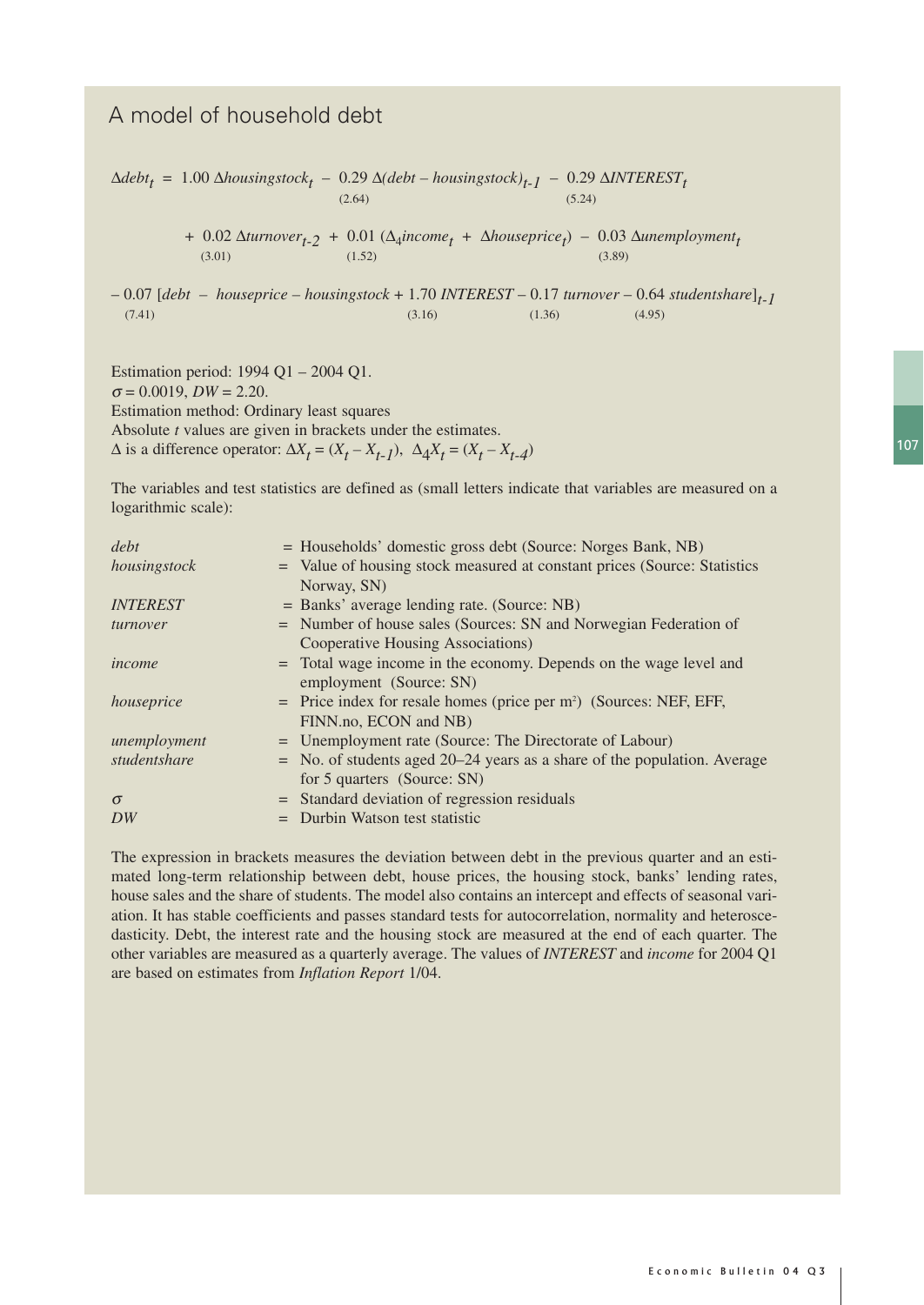The model is an error correction model for the logarithm of household gross debt. It contains effects of house prices, the housing stock, turnover, nominal interest rates13, unemployment, wage income and the student share as discussed above. Chart 3 shows that the model fits well.

## *How is debt affected by shifts in the explanatory factors?*

The model implies that household gross debt will increase by 1¾ per cent through the first year and by 10 per cent in the long term if house prices increase permanently by 10 per cent and the other factors remain unchanged. The results confirm that higher house prices will contribute to debt growth for a long time (see Chart 4). About half of the effect will have materialised after 3½ years, and 90 per cent after 10 years. After 25 years, household debt will have increased by 9¾ per cent.

A 10 per cent increase in the housing stock will also increase debt by 10 per cent in the long term, for a given house price. In keeping with the discussion above, we have stipulated that the long-term effect of a change in the housing stock will be achieved already in the first quarter. This restriction is not rejected by the data. Developments in the housing stock will also affect debt by influencing house prices. The house price model in Financial Stability 1/04 implies that house prices will fall by 17 per cent in the long term if the housing stock increases by 10 per cent. An increased housing stock will thus result in lower debt in the long term if we take into account that house prices are also affected.

According to the model, debt will increase by 17 per cent in the long term if turnover increases by 10 per cent (turnover increased by 12½ per cent from 2000 to 2003). Adaptation is slow: debt will only have increased by 7 per cent after 2 years and by 10 per cent after 4 years. This slow adaptation is consistent with the discussion in section 2.



Chart 4 Change in gross debt when house prices increase permanently by 10 per cent. Percentage change over time  $(0-25 \text{ years})$ 



The model implies that debt will decline by ½ per cent during the first year and by 1¾ per cent in the long term if banks' lending rates increase by one percentage point and the other variables remain constant. An increase in the interest rate will also affect debt growth via a number of the other variables in the model. The house price equation in Financial Stability 1/04 implies that house prices will fall by 3¼ per cent if the interest rate rises by 1 percentage point and other explanatory factors for house prices remain unchanged.

The analysis indicates that debt will only fall by ½ per cent in the first two years if the unemployment rate increases from 4 to 5 per cent and the other variables remain constant; the long-term effect is equal to zero. An increase in wage income also has a limited effect on debt for a given house price. Debt growth is nevertheless sensitive to changes in unemployment and wage income, since these variables have a strong influence on house prices (according to the house price equation in Financial Stability 1/04). Household debt increases by 6 per cent if the share of students increases by 10 per cent. Half of the effect will have materialised after 4 years (cf. discussion in section 2).

#### *Decomposition of debt growth*

The early 1990s were characterised by a banking crisis, high interest rates and high unemployment. The banks' problems probably contributed to limiting debt growth (see above). Unemployment and interest rates have fallen substantially since the early 1990s, resulting in a sharp rise in house prices (see Chart 1 and the house price equation in Financial Stability 1/04). We find that an increase in house prices will contribute to debt growth for a long period. The growth in debt over the last 10–15 years can therefore be partially viewed as an adjustment from a situation with a banking crisis, high interest rates and high unemployment, to a new situation with relatively low interest rates, relatively low

13 We exclude the tax deduction for interest on debt, as this is constant throughout the estimation period.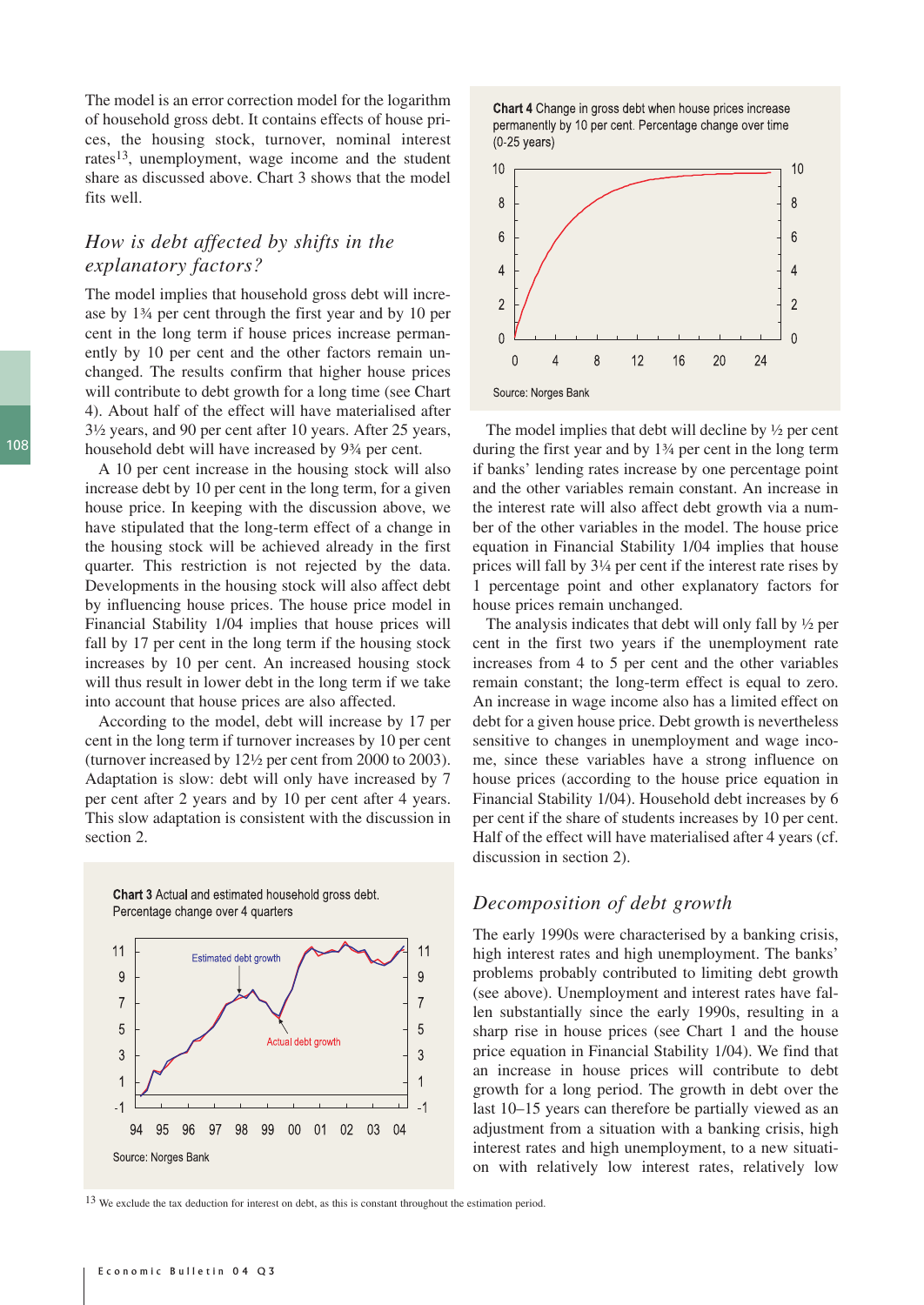109



unemployment and a smoothly functioning credit market.

Chart 5 decomposes the debt growth of the last two years (up to 2003 Q1) in accordance with the estimated model (see appendix for an account of the method of decomposition). The calculations show that the rise in house prices pushed up four-quarter growth by about 8 percentage points in the period 2002 Q1 to 2003 Q1. This illustrates that a change in house prices affects debt growth with a considerable time lag: although house prices fell during the last part of 2002 and into 2003, debt growth was maintained at a high level by the sharp rise in house prices from 1998 to 2001. The contribution from house prices has declined in the past year as a result of the sluggish price developments in the last part of 2002 and first part of 2003. The increase in house sales contributed positively to debt growth in the period 2002 Q1 to 2004 Q1.

Developments in interest rate, unemployment, wage income and the housing stock influence debt growth directly and by affecting house prices. Chart 5 shows that new construction has pushed up four-quarter growth by 2 percentage points in the last 2 years, all else being equal. However, new construction may have curbed the rise in house prices by 3–4 percentage points in the same period (see box on house prices in Financial Stability 1/04). The reduction in interest rates since December 2002 has pushed up debt growth by  $\frac{1}{2}$ –1½ percentage points this past year for given house prices. Moreover, the decline in interest rates has contributed to boosting the rise in house prices. These factors in isolation will result in higher debt growth in the years ahead. Increased unemployment in 2002 and 2003 pushed down debt growth by  $\frac{1}{4} - \frac{1}{2}$  percentage point in the period 2002 Q1 to 2003 Q4. Developments in unemployment made a positive contribution to debt growth in 2004 Q1. However, the rise in unemployment in 2002

and 2003 dampened the rise in house prices. Developments in wage income have primarily influenced debt growth by affecting house prices.

# Conclusion

The growth of debt in Norwegian households has been higher than income growth in recent years. The high debt growth is found to be related to developments in the housing market and to the decline in interest rates since December 2002. As a result of the sharp rise in house prices from 1998 to 2001, debt growth remained at a high level while house prices declined in the latter half of 2002 and into 2003. This reflects that only a small portion of the housing stock changes hands each year. Even if prices stabilise following a rise, there will be a long period during which houses change hands at a higher price than the last time they were sold. An increase in house prices will therefore contribute to debt growth for a long time. Household debt may increase further because higher house prices may result in higher final wealth and better borrowing conditions for many households. These households will then have a greater incentive to raise loans secured by collateral in their dwelling to finance consumption and investment. This type of borrowing has probably increased in recent years.

#### References:

- Aron, Janine and John Muellbauer (2000): "Financial liberalisation, consumption and debt in South Africa". Centre for the Study of African Economies, *Working Paper Series* 132
- Borio, Claudio and Philip Lowe (2002): "Asset prices, financial and monetary stability: exploring the nexus". *BIS Working Paper* no. 114
- Boug, Pål, Yngvar Dyvi, Per R. Johansen and Bjørn E. Naug (2002): "MODAG – en makroøkonomisk modell for norsk økonomi" (MODAG – a macroeconomic model of the Norwegian economy). *Sosiale og økonomiske studier* 108, Statistics Norway
- Brodin. P. Anders and Ragnar Nymoen (1992): "Wealth effects and exogeneity: the Norwegian consumption function". *Oxford Bulletin of Economics and Statistics* 54, pp. 431–454
- Brubakk, Leif (1994): "Estimering av en konsumfunksjon for ikke-varige goder 1968–1991" (Estimating a consumption function for non-durables 1968–1991). *Rapporter* 94/9, Statistics Norway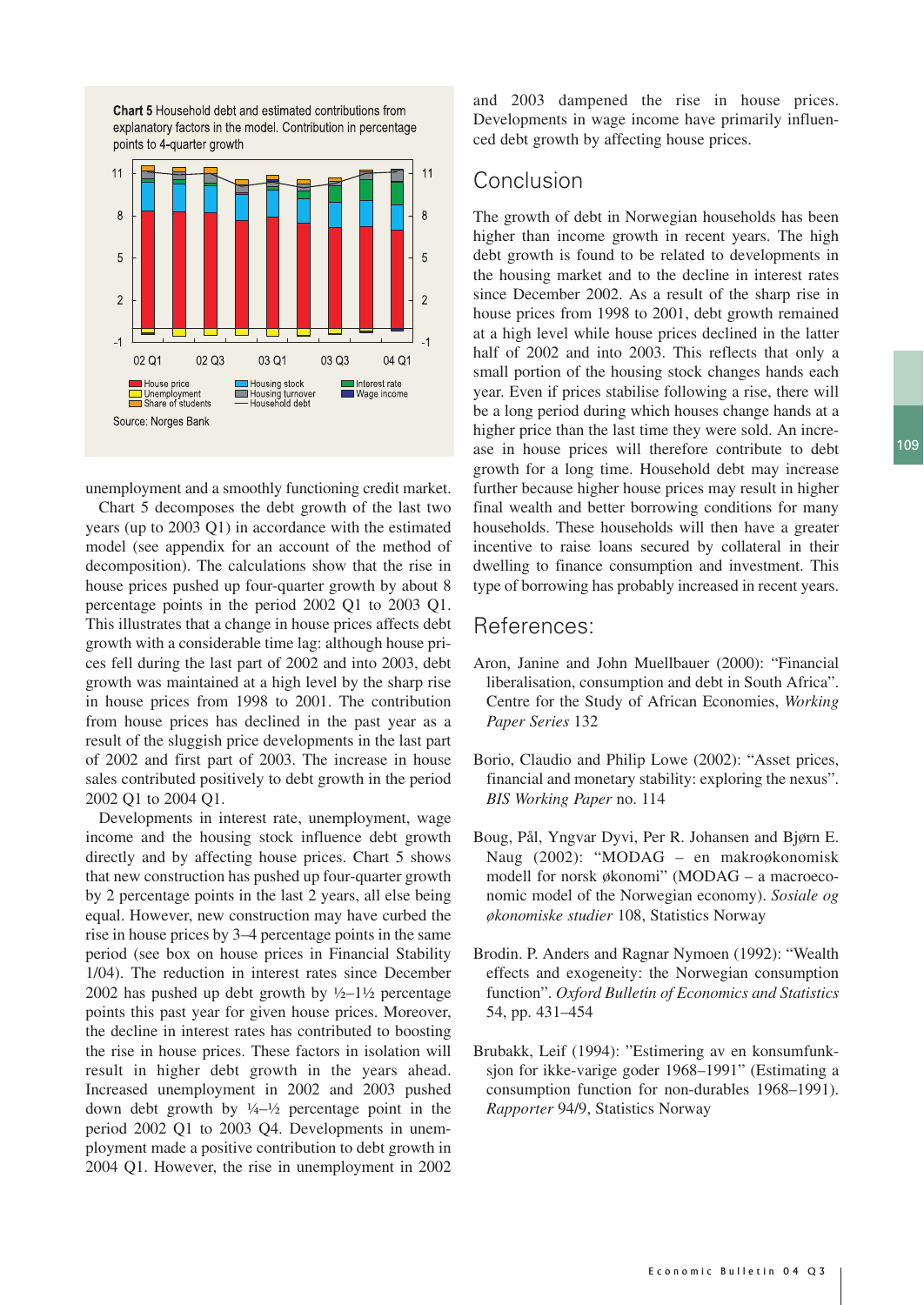- Debelle, Guy (2004): "Household debt and the macroeconomy". *BIS Quarterly Review*, March 2004, pp. 51–64
- Eika, Kari H. and Ragnar Nymoen (1992): "Finansiell konsolidering som konjunkturfaktor" (Financial consolidation as a cyclical factor). *Penger og Kreditt* no. 1/1992, pp. 29–38
- Eitrheim, Øyvind, (1993): "En dynamisk modell for boligprisene i RIMINI" (A dynamic model of house prices in RIMINI). *Penger og Kreditt* no. 4/1993, pp. 288–297
- Eitrheim, Øyvind, Eilev S. Jansen and Ragnar Nymoen (2002): "Progress from forecast failure – the Norwegian consumption function". *Econometrics Journal* 5, pp. 40–64
- Erlandsen, Solveig (2003): "Age structure effects and consumption in Norway, 1968(3)–1998(4)". *Working Paper* 2003/1, Norges Bank.
- Frøiland, Gisle (1999): "Økonometrisk modellering av husholdningenes konsum i Norge. Demografi og formueseffekter (Econometric modelling of household consumption in Norway. Demography and wealth effects). *Notater* 1999/86, Statistics Norway
- Frøyland, Espen and Kai Larsen (2002): "How vulnerable are financial institutions to macroeconomic changes? An analysis based on stress testing". *Economic Bulletin* no. 2/2002, pp. 92–97
- Harildstad, Anders and Ragnar Nymoen (1993): "Boligsalg og bilbestand: 1970–1990. En empirisk modell for personbilmarkedet" (House sales and car stocks: 1970–1990. An empirical model for the private car market). *Norsk Økonomisk Tidsskrift* 107, pp. 23–40
- Hendry, David F. and Jurgen A. Doornik (2001): *Empirical econometric modelling using PcGive 10*. London: Timberlake Consultants
- Koopman, Siem Jan, Andrew C. Harvey, Jurgen A. Doornik and Neil Shepard (2000): *STAMP. Structural Times Series Analyser, Modeller and Predictor*. London: Timberlake Consultants
- Stiglitz, Joseph, E. (1992): "Capital markets and economic fluctuations in capitalist economies". *European Economic Review* 36, pp. 269–306